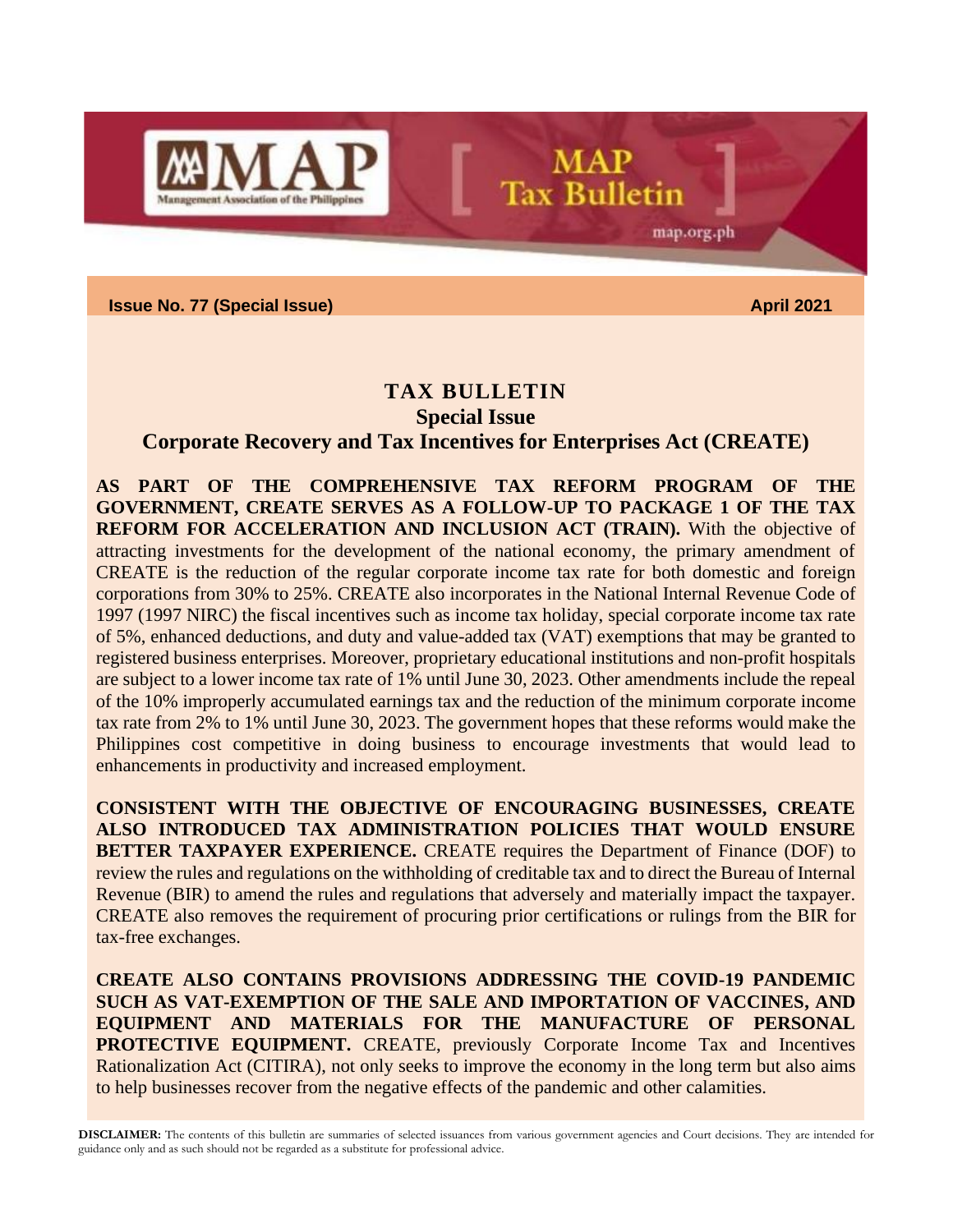| The changes introduced by CREATE to the 1997 NIRC are as follows:                                            |                                                                                                                                                                                                                                                                                                                                                   |                                                                                                                                                                                                                                                                                                                                                                             |  |  |  |
|--------------------------------------------------------------------------------------------------------------|---------------------------------------------------------------------------------------------------------------------------------------------------------------------------------------------------------------------------------------------------------------------------------------------------------------------------------------------------|-----------------------------------------------------------------------------------------------------------------------------------------------------------------------------------------------------------------------------------------------------------------------------------------------------------------------------------------------------------------------------|--|--|--|
| <b>TAX MATTER</b>                                                                                            | <b>1997 NIRC</b>                                                                                                                                                                                                                                                                                                                                  | <b>CREATE</b>                                                                                                                                                                                                                                                                                                                                                               |  |  |  |
|                                                                                                              | <b>Administrative Matters</b>                                                                                                                                                                                                                                                                                                                     |                                                                                                                                                                                                                                                                                                                                                                             |  |  |  |
| Submission<br>of<br>and<br>report<br>pertinent<br>information by the<br>CIR.                                 | <b>Sec. 20</b><br>The duties of the CIR include<br>submitting the following:<br>(A) pertinent information<br>upon<br>request of Congress and in aid of<br>legislation;<br>(B) a report on the exercise of his<br>Oversight<br>powers<br>the<br>to<br>Committee<br>through<br>the<br>Chairmen of the Committee on<br>Ways and Means of the Senate. | In addition, the CIR shall also be<br>required to submit to the Secretary<br>of Finance, upon the latter's order,<br>pertinent information on the entities<br>receiving incentives under the 1997<br>NIRC subject to the provisions of<br>270 on the<br>Section<br>unlawful<br>divulgence of trade secrets unless<br>the taxpayer consents in writing to<br>the disclosure. |  |  |  |
| Functions of the<br>Congressional<br>Oversight<br>Committee.                                                 |                                                                                                                                                                                                                                                                                                                                                   | Sec. $290(5)$<br>The<br>Congressional<br>Oversight<br>Committee shall have the additional<br>function<br>of reviewing<br>the<br>performance of the Fiscal Incentives<br>Review Board in aid of legislation.                                                                                                                                                                 |  |  |  |
| Review<br>of<br>regulations<br>and<br>processes for the<br>withholding<br>of<br>creditable tax at<br>source. |                                                                                                                                                                                                                                                                                                                                                   | Sec. 57<br>For better tax administration, the<br>DOF shall be required:<br>1. to review the regulations and<br>processes for the withholding of<br>creditable tax every three years;<br>and<br>to direct the BIR to amend the<br>rules<br>and<br>regulations<br>that<br>adversely and materially impact<br>the taxpayer.                                                    |  |  |  |
|                                                                                                              | <b>Definition of Terms</b>                                                                                                                                                                                                                                                                                                                        |                                                                                                                                                                                                                                                                                                                                                                             |  |  |  |
| Definition<br>of<br>"corporation".                                                                           |                                                                                                                                                                                                                                                                                                                                                   | Sec. $22(B)$<br>The<br>term<br>"corporation"<br>now<br>includes one-person corporations.                                                                                                                                                                                                                                                                                    |  |  |  |
| <b>Income Tax of Individuals</b>                                                                             |                                                                                                                                                                                                                                                                                                                                                   |                                                                                                                                                                                                                                                                                                                                                                             |  |  |  |
| Final<br>tax<br>on<br><b>Philippine Charity</b><br>Sweepstakes<br>Office<br>(PCSO)<br>and lotto winnings     | Sec. $25(A)(2)$<br>Under TRAIN, PCSO and lotto<br>winnings of citizens and resident<br>aliens exceeding P10,000.00 are<br>subject to 20% final tax, but PCSO                                                                                                                                                                                      | PCSO and Lotto winnings<br>of<br>nonresident aliens engaged in trade<br>or business within the Philippines                                                                                                                                                                                                                                                                  |  |  |  |

**The changes introduced by CREATE to the 1997 NIRC are as follows:**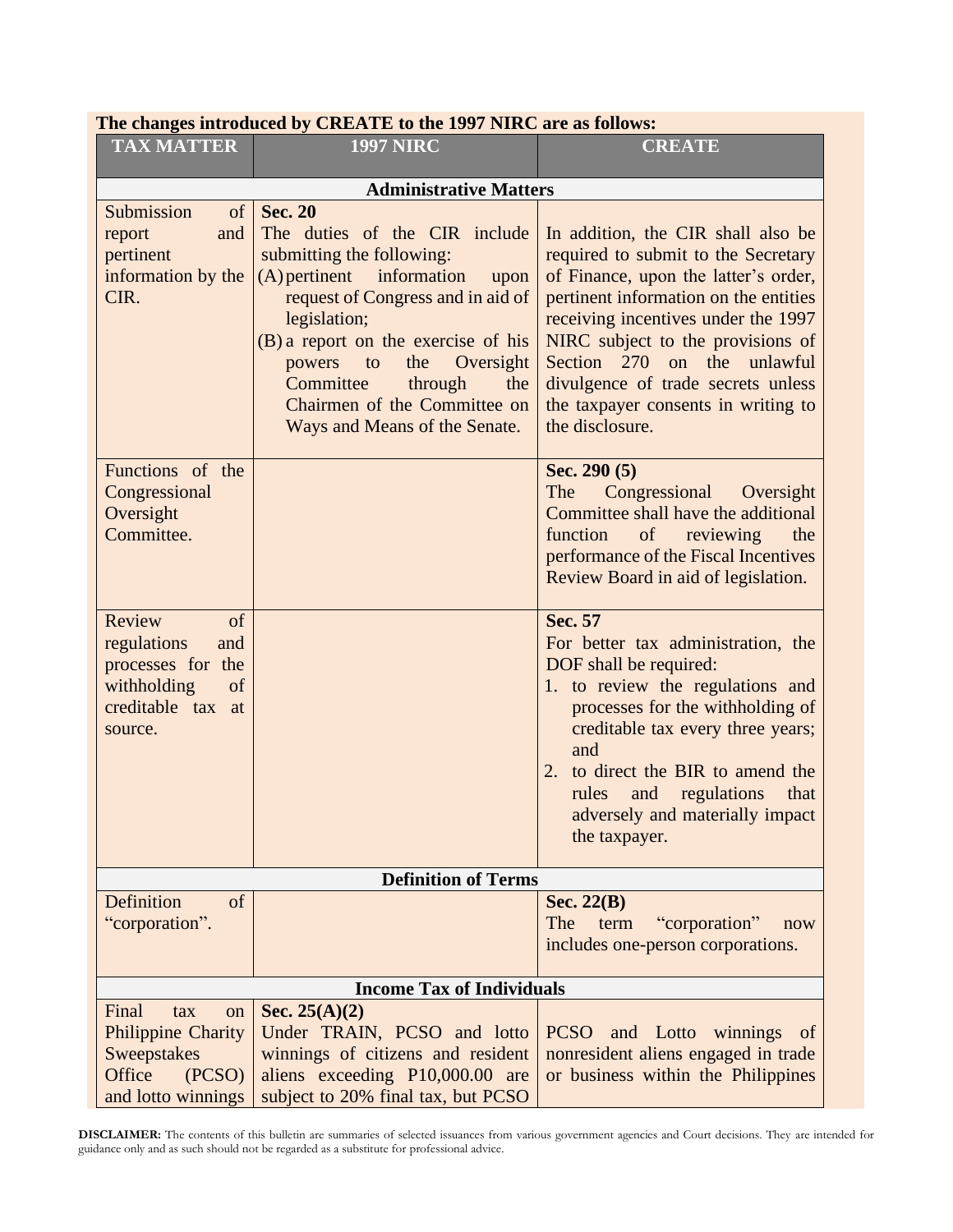| nonresident<br>of<br>aliens.                                                                                                                                | and lotto winnings of nonresident<br>aliens engaged in trade or business<br>within the Philippines remain tax<br>exempt regardless of amount.                                                                                                                                                                                                                             | exceeding $P10,000.00$<br>are<br>now<br>subject to 20% final tax.                                                                                                                                                                                                             |
|-------------------------------------------------------------------------------------------------------------------------------------------------------------|---------------------------------------------------------------------------------------------------------------------------------------------------------------------------------------------------------------------------------------------------------------------------------------------------------------------------------------------------------------------------|-------------------------------------------------------------------------------------------------------------------------------------------------------------------------------------------------------------------------------------------------------------------------------|
|                                                                                                                                                             |                                                                                                                                                                                                                                                                                                                                                                           |                                                                                                                                                                                                                                                                               |
| Income tax rate of                                                                                                                                          | <b>Income Tax Rates of Domestic Corporations</b><br>Sec. $27(A)$                                                                                                                                                                                                                                                                                                          |                                                                                                                                                                                                                                                                               |
| domestic<br>corporations.                                                                                                                                   | Domestic corporations are subject<br>to 30% income tax rate on their<br>taxable income.                                                                                                                                                                                                                                                                                   | The income tax rate on domestic<br>corporations shall be 25% effective<br>July 1, 2020.                                                                                                                                                                                       |
|                                                                                                                                                             |                                                                                                                                                                                                                                                                                                                                                                           | A further reduced income tax rate of<br>20%<br>shall<br>apply to<br>domestic<br>corporations with:                                                                                                                                                                            |
|                                                                                                                                                             |                                                                                                                                                                                                                                                                                                                                                                           | taxable<br>a. net<br>income<br>not<br>exceeding P5 million, AND<br>b. total assets, excluding land on<br>which the business<br>entity's<br>office, plant, and equipment are<br>situated, not exceeding P100<br>million.                                                       |
|                                                                                                                                                             |                                                                                                                                                                                                                                                                                                                                                                           | The optional 15% gross income tax<br>has been repealed.                                                                                                                                                                                                                       |
| Corporate income<br>tax of proprietary<br>educational<br>institutions<br>and<br>non-profit<br>hospitals.                                                    | Sec. $27(B)$<br>Proprietary educational institutions<br>and non-profit hospitals are taxed at<br>10% of their taxable income.<br>The term "proprietary educational<br>institution" is defined as any private<br>school maintained and administered<br>by private individuals or groups<br>with an issued permit to operate<br>from the agencies stated.                   | The income tax rate beginning July<br>1, 2020 until June 30, 2023 is 1%.<br>definition of "proprietary<br>The<br>educational institution" is replaced<br>the<br>by<br>more<br>general<br>term<br>"proprietary" to extend the scope of<br>the definition to private hospitals. |
| Corporate income<br>of<br>tax<br>government-<br>owned<br><b>or</b><br>controlled<br>corporations<br>(GOCCs),<br>agencies<br><b>or</b><br>instrumentalities. | Sec. 27(C)<br>All<br>corporations,<br>agencies<br><b>or</b><br>instrumentalities<br>owned<br><b>or</b><br>controlled by the Government are<br>subject to corporate income tax<br>imposed under this section except<br>the following:<br>1. Government Service Insurance<br>System;<br>2. Social Security System;<br>3. Philippine Health<br>Insurance<br>Corporation; and | The amendment codifies Revenue<br>Memorandum Circular No. 43-2011<br>holding that the income of the Home<br>Development Mutual Fund is not<br>taxable.                                                                                                                        |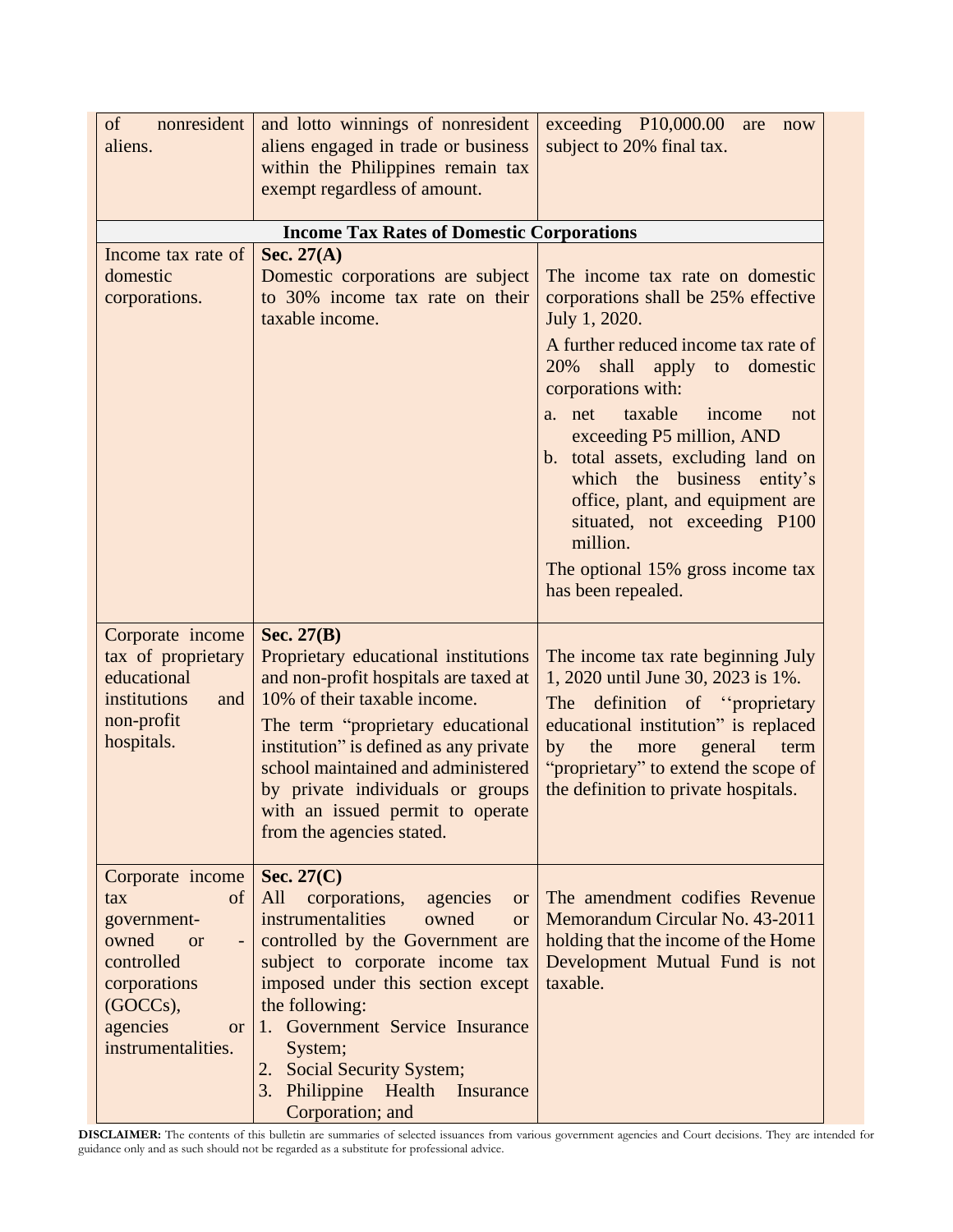| 4. Local water districts.                                                                                               |                                                                                                                                                                                                                      |                                                                                                                                                                                                                                                                                                                                                                                                                                                                                                                                                                                                                                                                                                                                                                                                                                                   |
|-------------------------------------------------------------------------------------------------------------------------|----------------------------------------------------------------------------------------------------------------------------------------------------------------------------------------------------------------------|---------------------------------------------------------------------------------------------------------------------------------------------------------------------------------------------------------------------------------------------------------------------------------------------------------------------------------------------------------------------------------------------------------------------------------------------------------------------------------------------------------------------------------------------------------------------------------------------------------------------------------------------------------------------------------------------------------------------------------------------------------------------------------------------------------------------------------------------------|
| Tax<br>on<br>intercorporate<br>dividends.                                                                               | Sec. $27(D)(4)$<br>Only dividends received by a<br>domestic corporation from another<br>domestic corporation are exempt<br>from tax.                                                                                 | Foreign-sourced dividends may be<br>exempt under the<br>following<br>conditions:<br>1. The funds from such dividends<br>received or remitted into the<br>Philippines are reinvested in the<br>business operations<br>of<br>the<br>domestic corporation in<br>the<br>Philippines within the<br>next<br>taxable year from the time the<br>foreign-sourced dividends are<br>received.<br>The dividends shall be limited to<br>funding the working capital<br>requirements,<br>capital<br>dividend<br>expenditures,<br>payments,<br>investment<br>in<br>domestic<br>subsidiaries,<br>and<br>infrastructure project.<br>3. The domestic corporation holds<br>directly at least 20% of the<br>outstanding shares of the foreign<br>corporation and has held the<br>shareholdings for a minimum of<br>two years at the time of dividend<br>distribution. |
| Minimum<br>Corporate Income<br>Tax (MCIT) of<br>domestic<br>corporations<br>and<br>resident<br>foreign<br>corporations. | Secs. 27(E); 28(2)<br>MCIT of $2\%$ is imposed on the<br>gross income beginning on the $4th$<br>taxable year since the start of<br>operations when such MCIT is<br>greater than the regular corporate<br>income tax. | Effective July 1, 2020 until June 30,<br>2023, the MCIT rate shall be 1%.                                                                                                                                                                                                                                                                                                                                                                                                                                                                                                                                                                                                                                                                                                                                                                         |
|                                                                                                                         | <b>Income Tax Rate of Foreign Corporations</b>                                                                                                                                                                       |                                                                                                                                                                                                                                                                                                                                                                                                                                                                                                                                                                                                                                                                                                                                                                                                                                                   |
| Income tax rate of<br>foreign<br>corporations.                                                                          | Sec. 28(A)(1) and (B)<br>A resident foreign corporation is<br>subject to 30% income tax on<br>taxable income from all sources<br>within the Philippines, while a<br>nonresident foreign corporation is               | The income tax rate on resident<br>foreign<br>corporation<br>has<br>been<br>reduced to 25% of taxable income<br>effective July 1, 2020.<br>The final tax on nonresident foreign                                                                                                                                                                                                                                                                                                                                                                                                                                                                                                                                                                                                                                                                   |
|                                                                                                                         | subject to a final tax of 30% on                                                                                                                                                                                     | corporations has been reduced as                                                                                                                                                                                                                                                                                                                                                                                                                                                                                                                                                                                                                                                                                                                                                                                                                  |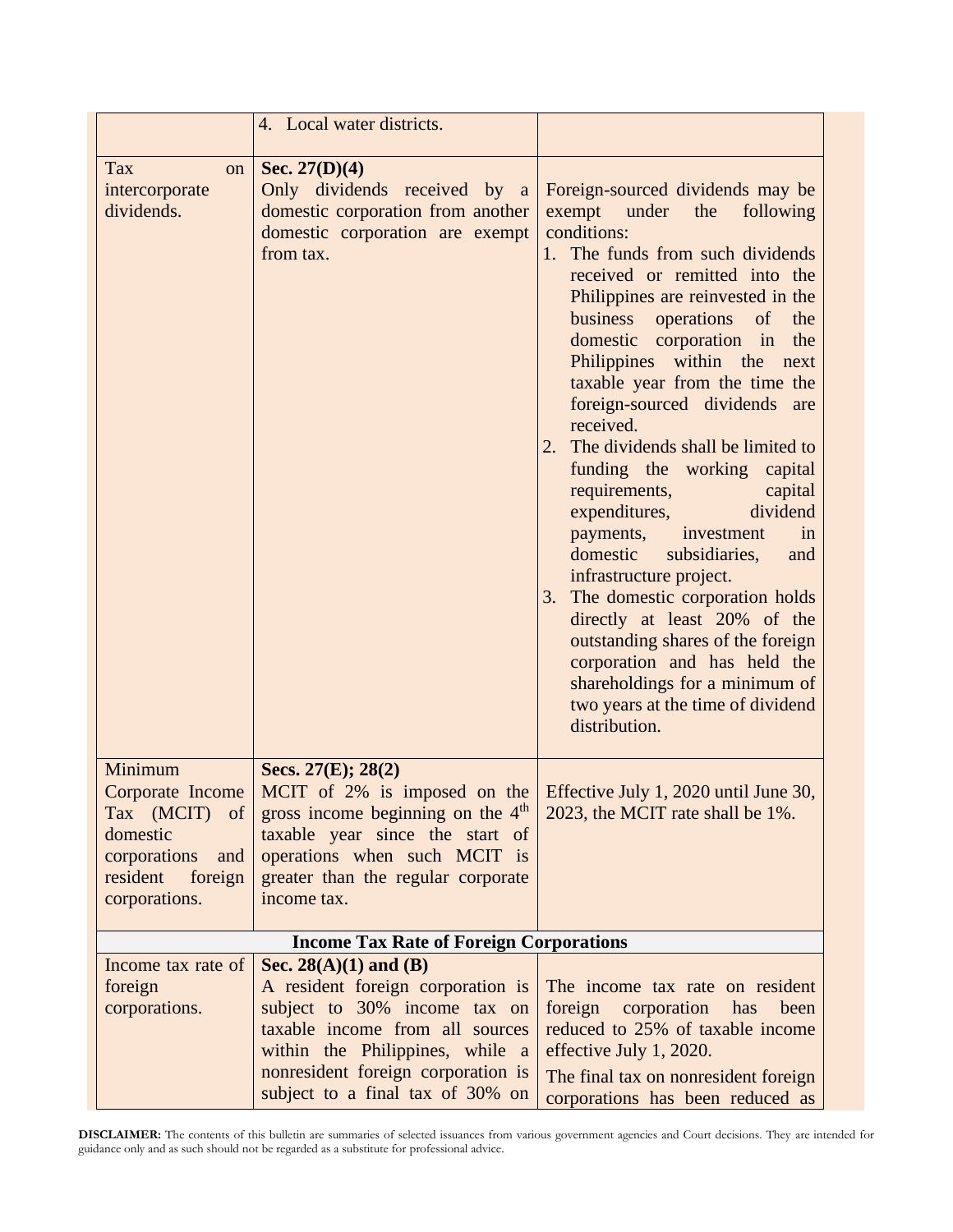|                                                                                       | gross income from all sources<br>within the Philippines.                                                                                                                                                                                                                                                                                                                                                                                                                                                                                                                                                                                                           | well to 25% of Philippine source<br>gross effective January 1, 2021.<br>The optional 15% gross income tax<br>on resident foreign corporations has<br>also been repealed.                                                                                                                                                                                                                          |  |
|---------------------------------------------------------------------------------------|--------------------------------------------------------------------------------------------------------------------------------------------------------------------------------------------------------------------------------------------------------------------------------------------------------------------------------------------------------------------------------------------------------------------------------------------------------------------------------------------------------------------------------------------------------------------------------------------------------------------------------------------------------------------|---------------------------------------------------------------------------------------------------------------------------------------------------------------------------------------------------------------------------------------------------------------------------------------------------------------------------------------------------------------------------------------------------|--|
| Preferential<br>tax<br>rates/exemption of<br>offshore banking<br>units (OBU).         | Sec. $28(A)(4)$<br><b>Offshore</b><br>of<br><b>OBUs</b><br>income<br>authorized by the Bangko Sentral ng<br><i>Pilipinas</i> (BSP) from<br>foreign<br>transactions<br>currency<br>with<br>nonresidents, other OBUs, local<br>commercial banks and branches of<br>foreign banks authorized by the<br>BSP to transact business with OBUs<br>is exempt from income tax.<br>Onshore income derived by OBUs<br>from foreign currency loans granted<br>to residents other than OBUs or<br>local commercial banks, including<br>branches<br>$\sigma$<br>foreign<br>banks<br>authorized by the BSP to transact<br>business with OBUs shall be subject<br>to 10% final tax. | The provisions on offshore banking<br>units have been repealed. Thus,<br>OBUs are now subject to the 25%<br>ordinary corporate income<br>tax<br>applicable to resident<br>foreign<br>corporations with respect to taxable<br>income from sources within the<br>Philippines.                                                                                                                       |  |
| Income<br>of<br>tax<br>regional operating<br>headquarters<br>(ROHQ).                  | Sec. 28(A)(6)(b)<br><b>ROHQs</b><br>subject<br>are<br>the<br>to<br>preferential income tax rate of 10%<br>their taxable income<br><sub>on</sub><br>from<br>qualifying services.                                                                                                                                                                                                                                                                                                                                                                                                                                                                                    | Sec. $28(A)(5)(b)$<br>Effective January 1, 2022, ROHQs<br>shall be subject to the regular<br>corporate income tax of 25% on<br>their taxable income.                                                                                                                                                                                                                                              |  |
| Income<br>tax<br>passive<br>certain<br>income of resident<br>foreign<br>corporations. | on   Sec. 28(A)(7)(a)<br>Interest income derived by a<br>resident foreign corporation under<br>the expanded foreign currency<br>deposit system shall be subject to<br>7.5% final tax.<br>Sec. 28(A)(7)(c)<br>Capital gains derived by resident<br>foreign corporations from the sale<br>or exchange of shares of stock in a<br>domestic corporation not traded in<br>the stock exchange are subject to the<br>5%/10% capital gains tax.                                                                                                                                                                                                                            | Sec. 28(A)(6)(a)<br>The rate of final tax on the interest<br>income derived by resident foreign<br>corporation under the expanded<br>foreign currency deposit system has<br>been increased to 15%.<br>Sec. 28(A)(6)(c)<br>The capital gains tax on the sale or<br>exchange of shares in a domestic<br>corporation not listed and traded in<br>stock exchange has been<br>the<br>increased to 15%. |  |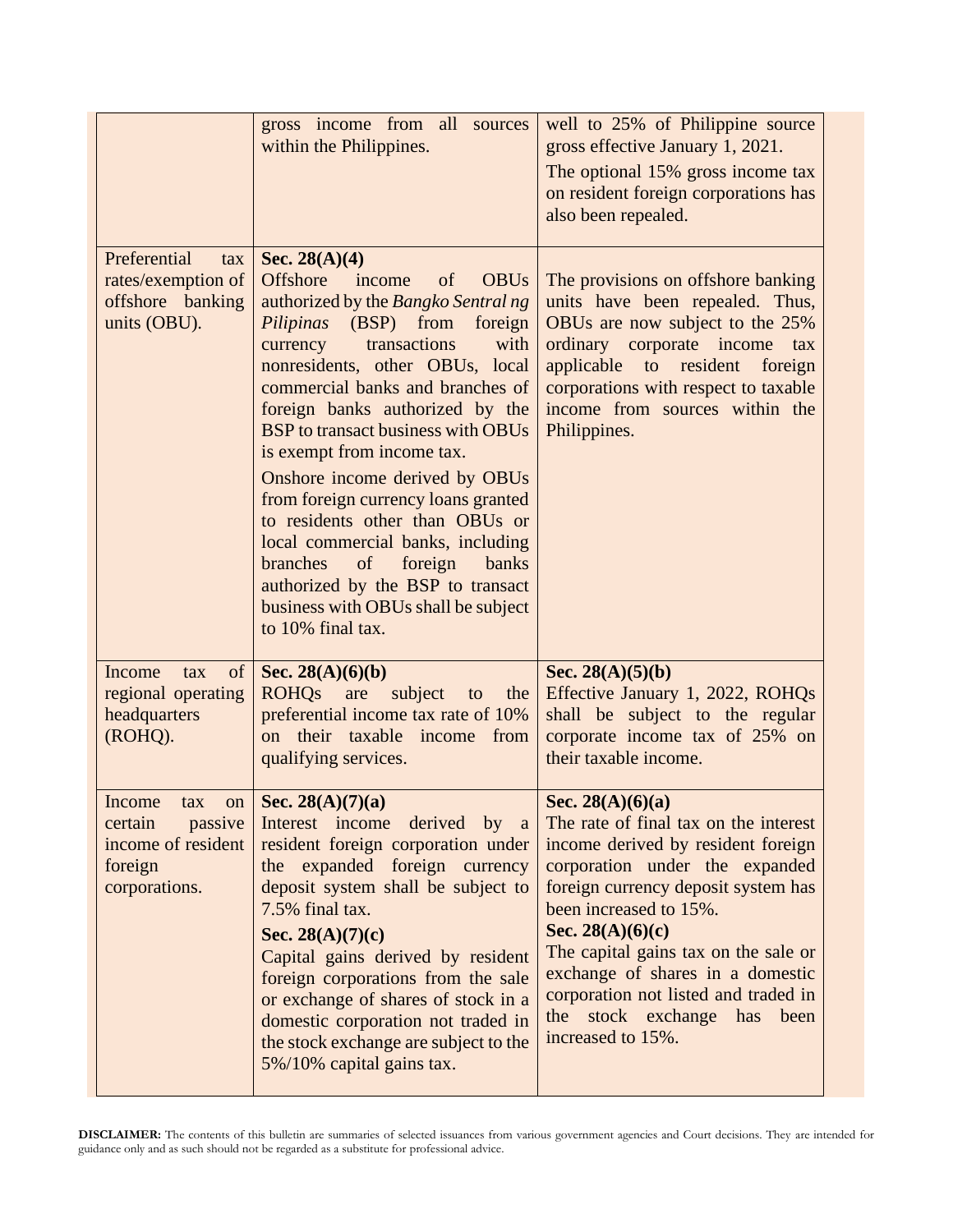| Income<br>tax<br>on<br>certain<br>income<br>received<br>by<br>nonresident<br>foreign<br>corporations. | Sec. 28 $(B)(5)(c)$<br>Capital<br>gains<br>derived<br>by<br>nonresident foreign corporations<br>from the sale or exchange of shares<br>of stock in a domestic corporation<br>not traded in the stock exchange are<br>subject to the 5%/10% capital gains<br>tax. | Sec. 28 $(B)(5)(b)$<br>The capital gains tax on the sale or<br>exchange of shares in a domestic<br>corporation not listed and traded in<br>the stock exchange has<br>been<br>increased to 15%.                                                                                                                                                                                                                                                                                                                                                                                                                                       |
|-------------------------------------------------------------------------------------------------------|------------------------------------------------------------------------------------------------------------------------------------------------------------------------------------------------------------------------------------------------------------------|--------------------------------------------------------------------------------------------------------------------------------------------------------------------------------------------------------------------------------------------------------------------------------------------------------------------------------------------------------------------------------------------------------------------------------------------------------------------------------------------------------------------------------------------------------------------------------------------------------------------------------------|
|                                                                                                       | <b>Deductions from Gross Income</b>                                                                                                                                                                                                                              |                                                                                                                                                                                                                                                                                                                                                                                                                                                                                                                                                                                                                                      |
| Additional<br>deduction<br>for<br>expenses incurred<br>for labor training.                            |                                                                                                                                                                                                                                                                  | Sec. $34(A)(1)(v)$<br>One-half of the value of labor<br>training expenses incurred for skills<br>development of enterprise-based<br>trainees enrolled in public senior<br>public<br>high<br>schools,<br>higher<br>education institutions, or public<br>technical and vocational institutions<br>duly covered<br>$-$ by<br>and<br>an<br>apprenticeship agreement under the<br>Labor Code of the Philippines may<br>be claimed as additional deduction<br>from taxable income subject to the<br>following conditions:<br>1. for enterprise-based training of<br>students from public educational<br>institutions, the enterprise shall |
|                                                                                                       |                                                                                                                                                                                                                                                                  | secure proper certification from<br>the DEPED, TESDA, or CHED;<br>and<br>the deduction shall not exceed<br>2.<br>10% of direct labor wage.                                                                                                                                                                                                                                                                                                                                                                                                                                                                                           |
| <b>Deductions</b><br>for<br>interest expense                                                          | Sec. $34(B)(1)$<br>The deduction for interest expense<br>is reduced by 42% of the interest<br>income subjected to final tax.                                                                                                                                     | The deduction for interest expense<br>shall be reduced by 20% of the<br>interest income subjected to final<br>tax.<br>If the interest income tax is adjusted<br>in the future, the interest expense<br>reduction rate shall be based on the<br>prescribed standard formula defined<br>in the rules and regulations to be<br>promulgated by the Secretary of<br>Finance, upon the recommendation<br>of the CIR.                                                                                                                                                                                                                       |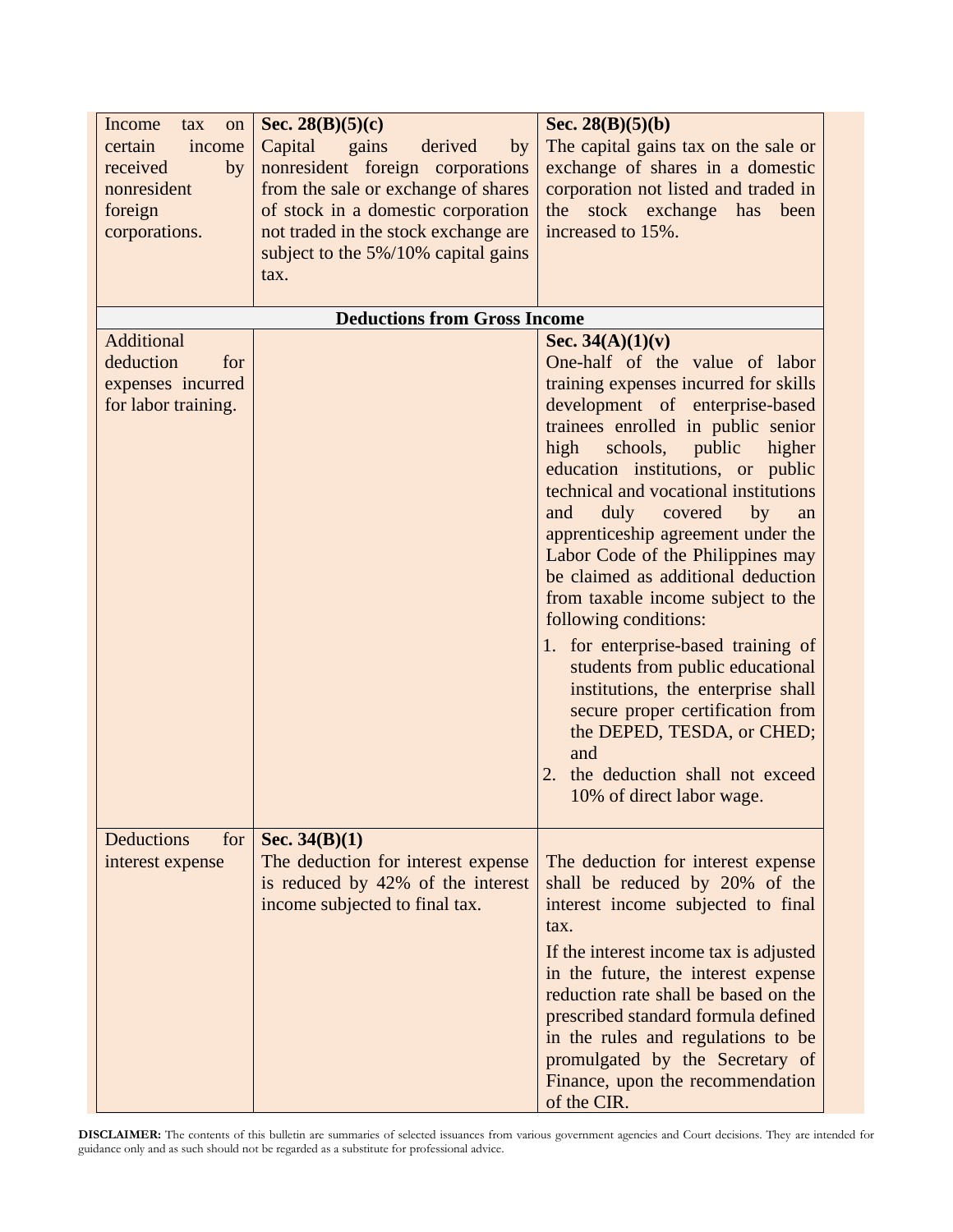| <b>Tax-Free Exchanges</b>                                                    |                                                                                                                                                                                                                                                                                                                                                                                                                                                                                                                                                                                                   |                                                                                                                                                                                                                                                                                                                                                                                                                                                                                                                      |  |
|------------------------------------------------------------------------------|---------------------------------------------------------------------------------------------------------------------------------------------------------------------------------------------------------------------------------------------------------------------------------------------------------------------------------------------------------------------------------------------------------------------------------------------------------------------------------------------------------------------------------------------------------------------------------------------------|----------------------------------------------------------------------------------------------------------------------------------------------------------------------------------------------------------------------------------------------------------------------------------------------------------------------------------------------------------------------------------------------------------------------------------------------------------------------------------------------------------------------|--|
| Recognition<br>of<br>realized gains or<br>losses from sales<br>or exchanges. | Sec. $40(C)(2)$<br>No gain or loss is recognized in non-<br>recognition<br>transactions,<br>which<br>includes (i) transfer of property to a<br>controlled corporation; (ii) statutory<br>merger or consolidation; and (iii) de<br><i>facto</i> merger.<br><b>Under Revenue Regulations No. 18-</b><br>2001,<br>application<br>an<br>for<br>certification or ruling that<br>the<br>transaction is indeed a tax-free<br>exchange must be submitted to the<br>BIR which shall issue a Certificate<br>Authorizing Registration or Tax<br>Clearance for the transfer or<br>registration of properties. | The<br>list<br>of<br>non-recognition<br>transactions has been expanded to<br>include:<br>1. a recapitalization; and<br>2. a reincorporation<br>Aside from non-recognition of<br>realized gains or losses, sales or<br>exchanges of properties used for<br>business covered by the non-<br>recognition provisions shall also be<br>exempt from VAT.<br><b>CREATE</b> further provides that<br>"prior [BIR] certification or tax<br>ruling shall not be required for<br>purposes of availing of the tax<br>exemption." |  |
|                                                                              | <b>VAT-Exempt Transactions</b>                                                                                                                                                                                                                                                                                                                                                                                                                                                                                                                                                                    |                                                                                                                                                                                                                                                                                                                                                                                                                                                                                                                      |  |
| Sale, importation,<br>printing,<br><b>or</b><br>publication<br>of<br>books.  |                                                                                                                                                                                                                                                                                                                                                                                                                                                                                                                                                                                                   | Sec. $109(R)$<br>Educational<br>reading<br>materials<br>covered by the UNESCO agreement<br>on the importation of educational,<br>scientific, and cultural materials<br>including digital or electronic<br>format shall be VAT-exempt.                                                                                                                                                                                                                                                                                |  |
| Sale, importation<br>prescription<br>of<br>drugs<br>and<br>medicines.        | Sec. 109(AA)Only drugs medicines<br>for diabetes, high-cholesterol and<br>hypertension are VAT-exempt.                                                                                                                                                                                                                                                                                                                                                                                                                                                                                            | Drugs and medicines for cancer,<br>mental illness, tuberculosis, and<br>kidney diseases shall also be VAT-<br>exempt beginning January 1, 2021.                                                                                                                                                                                                                                                                                                                                                                      |  |
| COVID-19 related<br>items.                                                   |                                                                                                                                                                                                                                                                                                                                                                                                                                                                                                                                                                                                   | <b>Sec. 109(BB)</b><br>The sale or importation of the<br>following shall also be VAT-<br>exempt:<br>1. capital equipment, its spare<br>and<br>raw<br>materials,<br>parts,<br>necessary to produce personal<br>protective<br>equipment<br>components;<br>2. all drugs, vaccines and medical<br>devices specifically prescribed                                                                                                                                                                                        |  |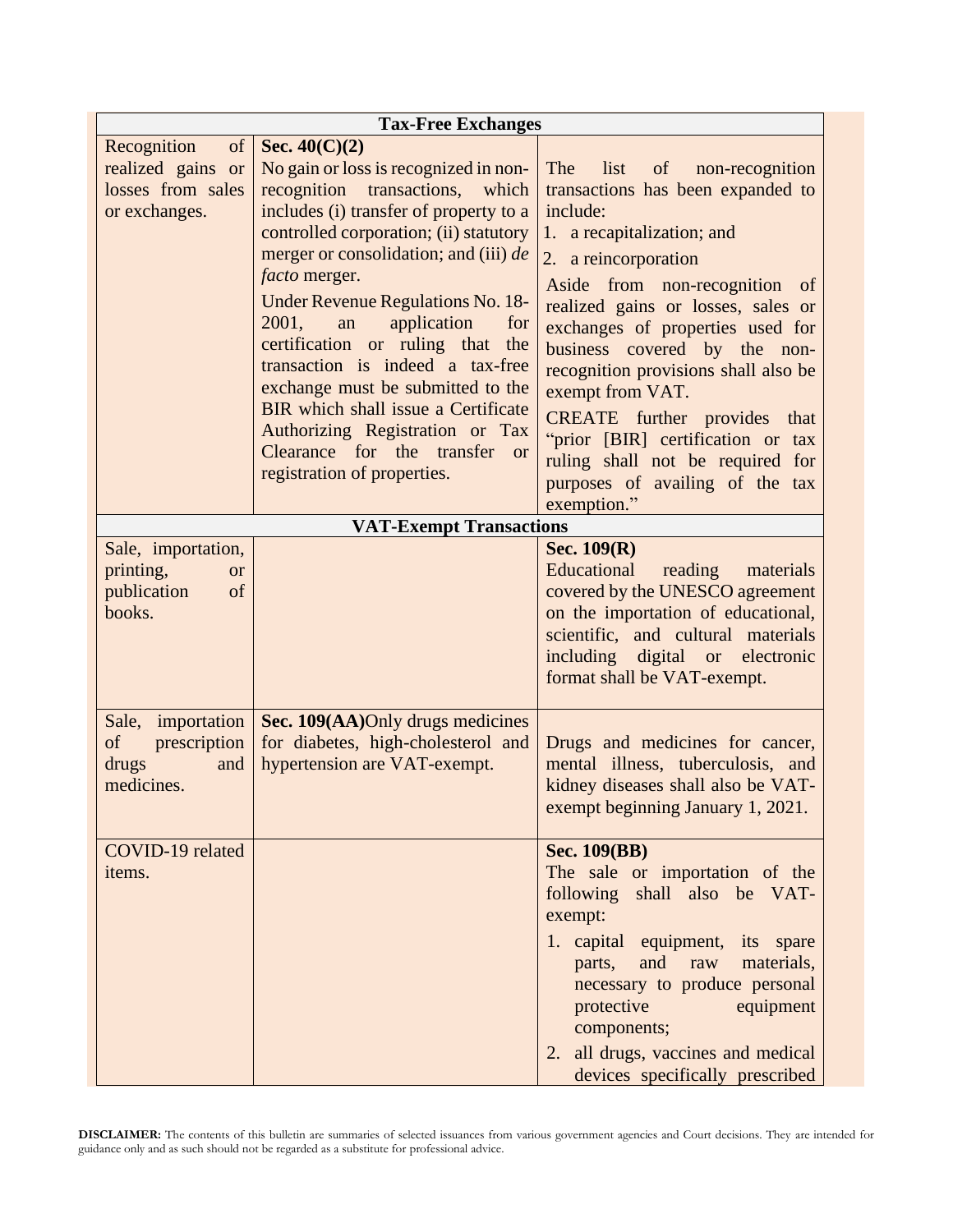|                             |                                                                                                                                                                                             | directly used for<br>the<br>and<br>treatment of COVID-19;<br>3. drugs, including raw materials,<br>for the treatment of COVID-19                                                                                                                                                                                       |
|-----------------------------|---------------------------------------------------------------------------------------------------------------------------------------------------------------------------------------------|------------------------------------------------------------------------------------------------------------------------------------------------------------------------------------------------------------------------------------------------------------------------------------------------------------------------|
|                             |                                                                                                                                                                                             | approved by the FDA for use in<br>clinical trials.                                                                                                                                                                                                                                                                     |
|                             |                                                                                                                                                                                             | The Department of Health shall<br>issue a list of prescription drugs and<br>medical devices to be covered<br>within 60 days from the effectivity<br>of the Act and every three months<br>thereafter.<br>The exemption shall be subject to<br>post audit by the BIR, or the Bureau<br>of Customs, as may be applicable. |
|                             | <b>Percentage Tax</b>                                                                                                                                                                       |                                                                                                                                                                                                                                                                                                                        |
| Percentage<br>tax<br>rates. | Sec. 116<br>Persons who are exempt from VAT<br>for having gross annual sales not<br>exceeding Php3,000,000 shall pay<br>percentage tax of 3% on their gross<br>quarterly sales or receipts. | Effective July 1, 2020 until June 30,<br>2023, the percentage tax rate has<br>been reduced to 1%.                                                                                                                                                                                                                      |

**TO APPLY THE NEW CORPORATE TAX RATE, SEC. 27 OF THE 1997 NIRC STATES THAT THE INCOME AND EXPENSES SHALL BE DEEMED TO HAVE BEEN EARNED AND SPENT EQUALLY FOR EACH MONTH OF THE PERIOD. THE CORPORATE INCOME TAX RATE SHALL BE APPLIED ON THE AMOUNT COMPUTED BY MULTIPLYING THE NUMBER OF MONTHS COVERED BY THE NEW RATE WITHIN THE FISCAL YEAR BY THE TAXABLE INCOME FOR THE PERIOD DIVIDED BY TWELVE.** For illustration purposes, for a company with fiscal year that ends on March 31 and with P1,000,000 taxable income, the computation of the corporate income tax shall be  $(1,000,000 \times 3 / 12)$  $x 30\% + (1,000,000 x 9 / 12 x 25\%)$  whereby the taxable income shall be pro-rated over the months in which the applicable tax rates apply - 30% for months prior to July 1, 2020 and the reduced rate of 25% for the months thereafter.

**CREATE ADDS TO THE 1997 NIRC A NEW TITLE XIII ON TAX INCENTIVES, WHICH CONSOLIDATES THE REQUIREMENTS TO QUALIFY FOR TAX INCENTIVES THAT MAY BE GRANTED BY THE FISCAL INCENTIVES REVIEW BOARD (FIRB) OR BY EXISTING INVESTMENT PROMOTION AGENCIES (IPA).** The highlights of Title XIII are as follows:

#### A. TAX INCENTIVES

1. To qualify for the grant of the tax incentives under Title XIII, the registered business enterprise must: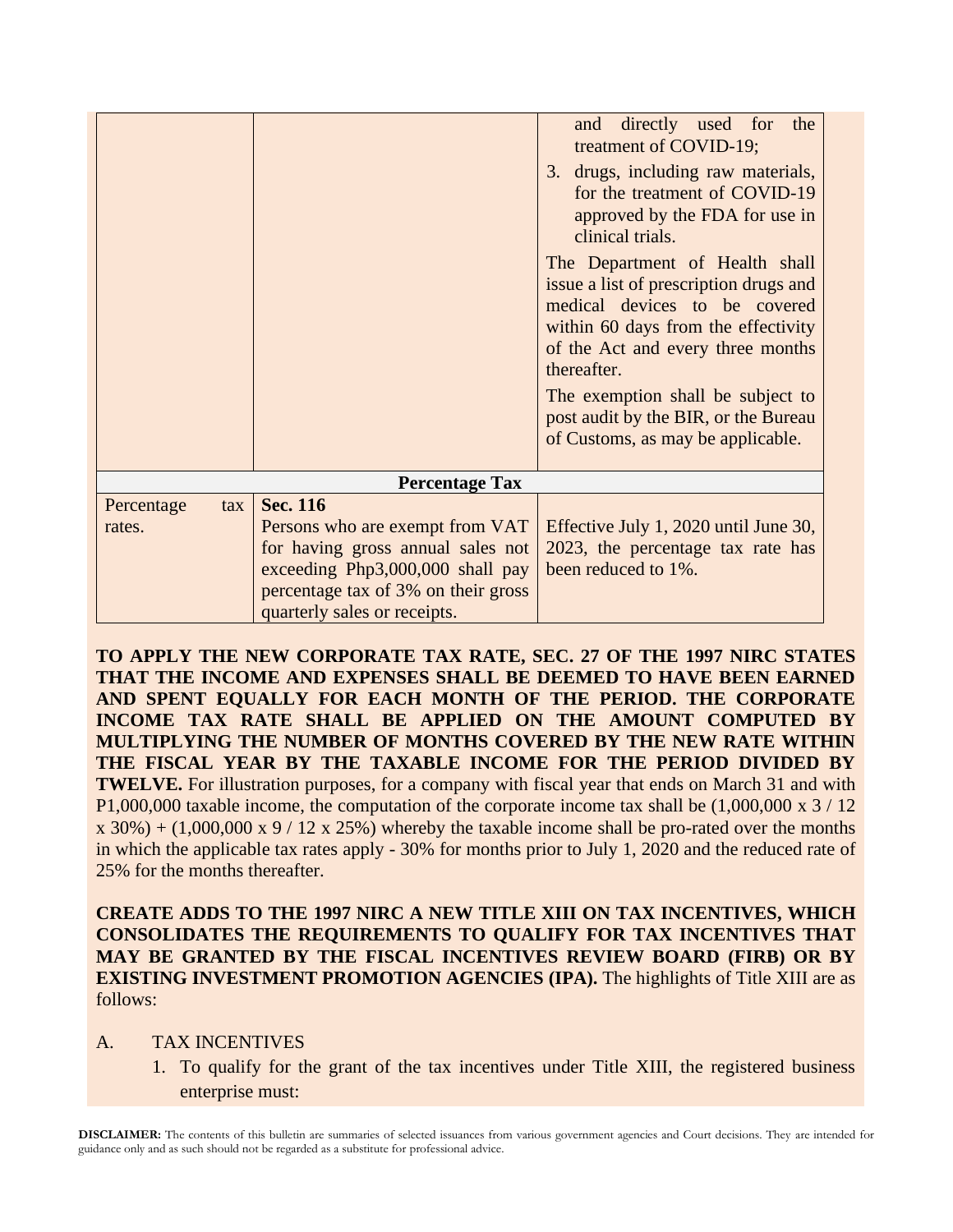- a. be engaged in a project or activity included in the Strategic Investment Priority Plan (SIPP);
- b. meet the target performance metrics after the agreed time period;
- c. install an adequate accounting system that shall identify the investments, revenues, costs and profits or losses of each registered project or activity undertaken by the enterprise separately from the aggregate investments, revenues, costs and profits or losses of the whole enterprise; or establish a separate corporation for each registered project or activity if the investment promotion agency should so require;
- d. comply with the e-receipting and e-sales requirement in accordance with Sections 237 and 237(a) of the 1997 NIRC; and
- e. submit annual reports of beneficial ownership of the organization and related parties. **(Sec. 304)**
- 2. Under Presidential Decree No. 776, the FIRB was created to recommend to the President the withdrawal, modification, revocation, or suspension of the grant of the incentives. Under CREATE, upon recommendation of the IPAs, the FIRB may directly approve, reject, or withdraw the grant of the following tax incentives:
	- a. income tax holiday
	- b. effective July 1, 2020, special corporate income tax rate of 5% based on gross income earned, in lieu of all national and local taxes, for export enterprises
	- c. enhanced deductions for export enterprises and domestic market enterprises as follows:
		- i. depreciation allowance for qualified capital expenditures 10% additional deduction for buildings and 20% additional for machinery and equipment that are directly related to the registered enterprise's production of goods and services other than administrative and other support services;
		- ii. 50% additional deduction on labor expense, excluding salaries, wages, benefits, and other personnel costs incurred for managerial, administrative, indirect labor and support services;
		- iii. 100% additional deduction on research and development expense directly related to the registered project or activity of the entity and limited to local expenditure incurred for salaries of Filipino employees and consumables and payments to local research and development organizations;
		- iv. 100% additional deduction on expense for training approved by the IPAs based on the SIPP and given to Filipino employees engaged directly in the registered business enterprise's productions of goods and services;
		- v. 50% additional deduction on domestic input expense directly related and actually used in the registered export projects or activity of the registered business enterprise;
		- vi. 50% additional deduction on the expense for power utilized for the registered project or activity;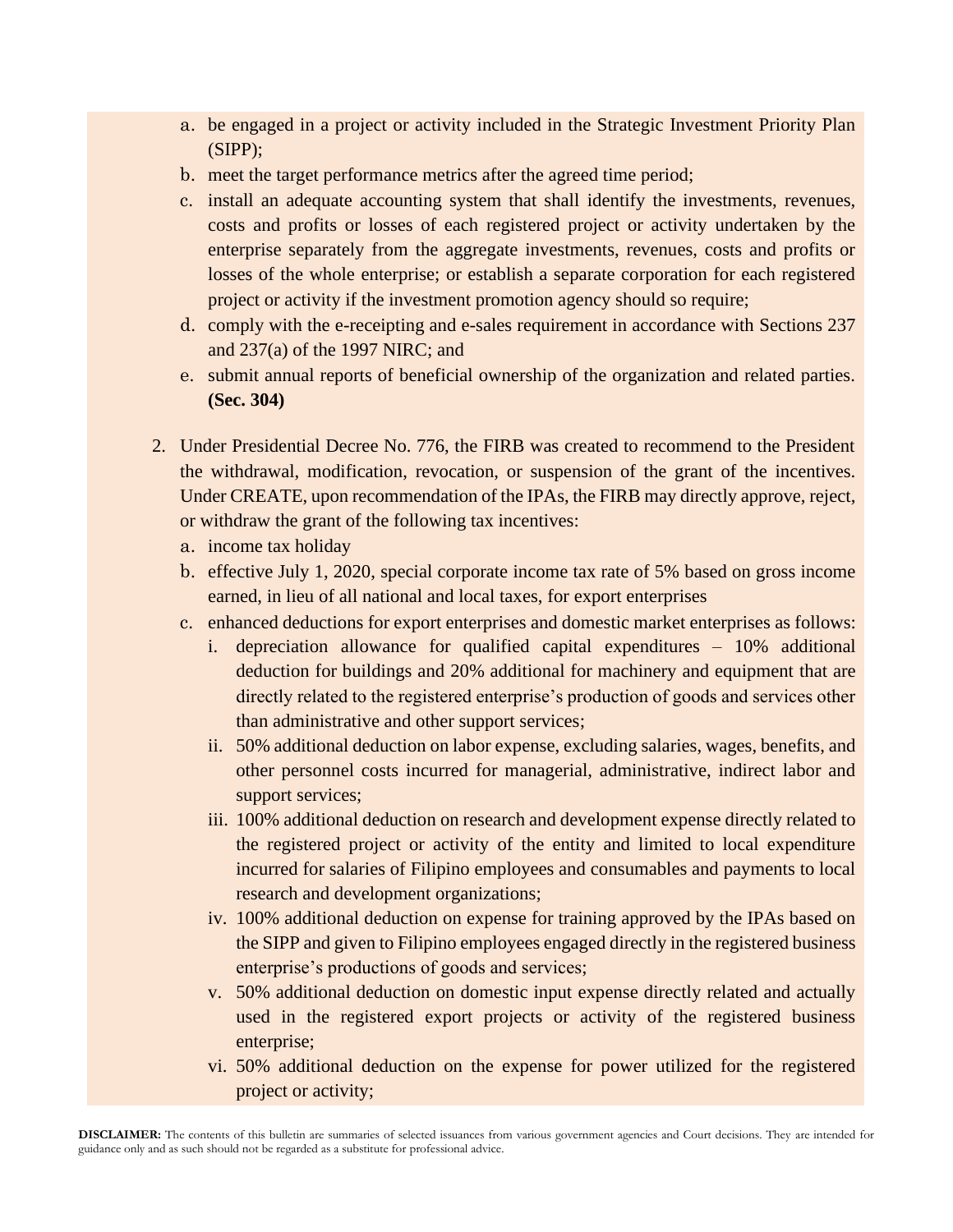- vii. reinvestment allowance for manufacturing registered business enterprise amounting to a maximum of 50% of the amount reinvested in any of the projects and activities in the SIPP;
- viii. enhanced Net Operating Loss Carry-Over operating losses incurred during the first three years of commercial operations may be claimed as a deduction for the next five years following the year of loss;
- d. duty exemption on importation approved by the IPA of capital equipment, raw materials, spare parts, or accessories directly and exclusively used in the registered project or activity;

The proportionate taxes and duties must be paid if the items are utilized for nonregistered projects or activities within the first five years from the date of importation, with prior approval of the concerned IPA.

The approval of the IPA must also be obtained before the sale, transfer or disposal of the capital equipment, raw materials, spare parts, or accessories under certain circumstances enumerated in Sec. 295(C)(2). The registered business enterprise and the transferee shall be solidarily liable to pay twice the amount of the duty exemption if the transfer is without prior approval.

e. VAT exemption on importation and VAT zero-rating of local purchases of goods and services directly and exclusively used in the registered project or activity. **(Sec. 294, 297)**

| <b>Registered</b> | <b>Business</b> | <b>Income</b>                 | <b>Tax   Other Incentives</b> |
|-------------------|-----------------|-------------------------------|-------------------------------|
| <b>Enterprise</b> |                 | <b>Holiday</b>                |                               |
| Export enterprise |                 | 4<br>to<br>years              | 5%<br>special<br>corporate    |
|                   |                 | depending<br><sub>on</sub>    | income tax or enhanced        |
|                   |                 | location<br>and               | deductions for 10 years       |
|                   |                 | industry priorities           | following the availment of    |
|                   |                 |                               | the income tax holiday        |
| Domestic market   | enterprise      | $\overline{4}$<br>to<br>years | enhanced deductions for 5     |
| under the SIPP    |                 | depending<br>on               | following<br>the<br>years     |
|                   |                 | location<br>and               | availment of the income tax   |
|                   |                 | industry priorities           | holiday                       |

3. The periods for availment of the incentives shall be as follows:

The periods shall be counted from the actual start of commercial operations within three years from the date of registration unless otherwise provided in the SIPP and its corresponding guidelines.

The allowable period shall depend on the location and industry. Locations are divided into the National Capital Region (NCR), Metropolitan Areas or areas contiguous to the NCR and all other areas. Industries are divided into three tiers as follows:

a. Tier I – activities that (i) have high potential for job creation; (ii) take place in sectors with market failures resulting in low supply of basic goods and services; (iii) generate value creation through innovation, upgrading or moving up the value chain; (iv) provide essential support for sectors that are critical to industrial development; or (v) are emerging owing to potential comparative advantage;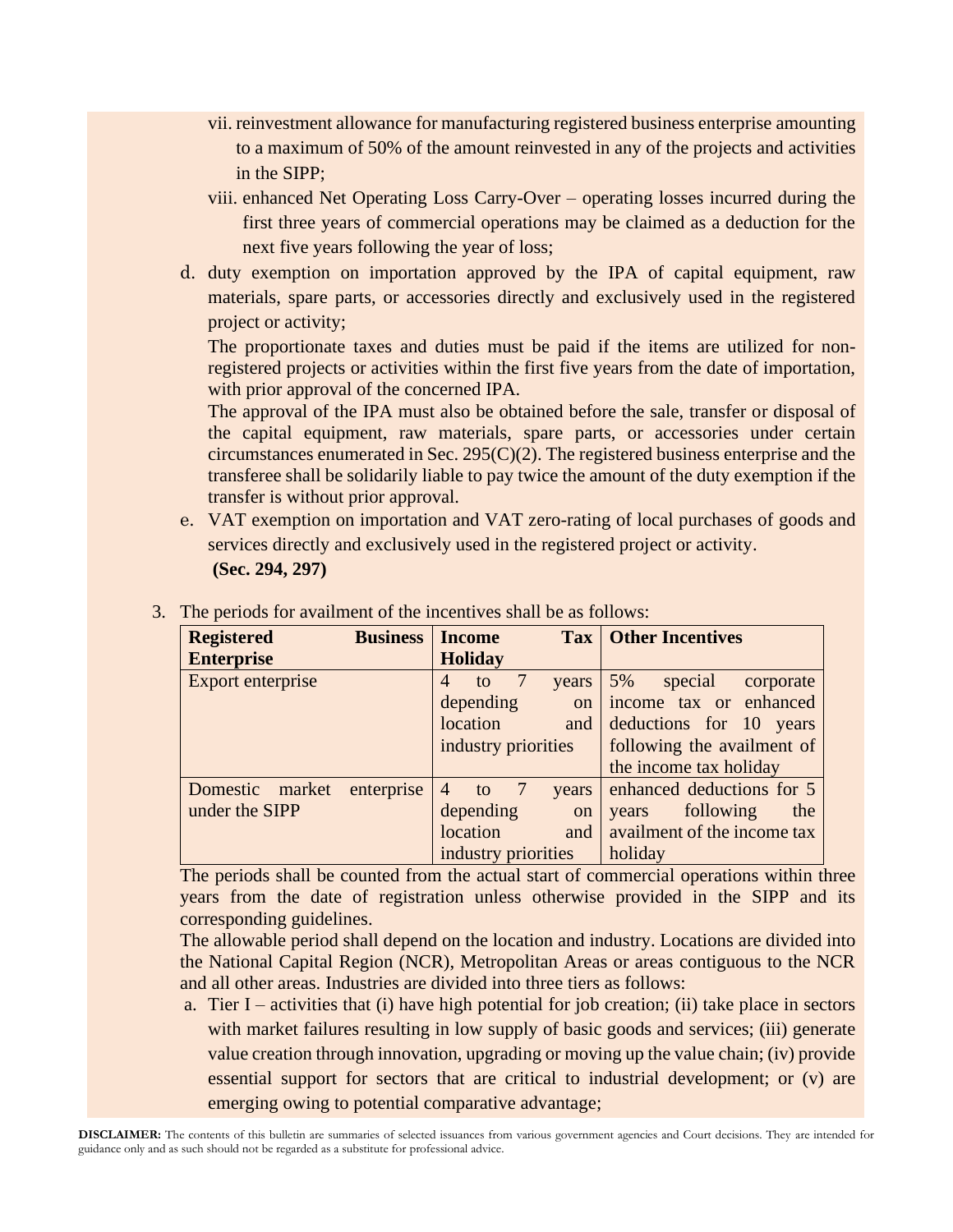- b. Tier  $II$  activities that produce supplies, parts and components and intermediate services that are not locally produced but are critical to industrial development and import-substituting activities, including crude oil refining; and
- c. Tier III activities shall include (i) research and development resulting in demonstrably significant value-added, higher productivity, improved efficiency, breakthroughs in science and health, and high paying jobs; (ii) generation of new knowledge and intellectual property registered or licensed in the Philippines; (iii) commercialization of patents, industrial designs, copyrights and utility models owned or co-owned by a registered business enterprise; (iv) highly technical manufacturing, or (v) are critical to the structural transformation of the economy and require substantial catch-up efforts. **(Sec. 296)**
- 4. CREATE provides special rules for the grant of tax incentives to specific industries and activities:
	- a. The importation of COVID-19 vaccines shall be exempt from import duties, taxes, and other fees subject to the approval or issuance of licenses by the Department of Health or the Food and Drug Administration. **(Sec. 295(E))**
	- b. Importers of petroleum products defined under Republic Act No. (R.A.) 8479 (the Downstream Oil Deregulation Act of 1998) for resale in Philippine Customs Territory and/or in free zones defined under R.A. 10863 (the Customs Modernization and Tariff Act) shall not be entitled to the foregoing tax and duty incentives but will be subject to the taxes imposed under the 1997 NIRC. Importers who subsequently export fuel, subject to the appropriate rules of the fuel marking program, may apply for a refund of duties and taxes, as applicable, under R.A. 10863. Meanwhile, crude oil that is intended to be refined at a local refinery, including the volumes that are lost and not converted to petroleum products when the crude oil undergoes the refining process, shall be exempt from payment of applicable duties and taxes upon importation. The duties and taxes shall be payable only when the petroleum products produced from the imported crude oil are lifted, subject to the rules and regulations of the Bureau of Customs and the BIR. (**Sec. 295(F), (G))**

### B. REPORTORIAL REQUIREMENTS

- 1. In addition to filing tax returns and paying tax liabilities on or before the deadlines provided under the 1997 NIRC, registered business enterprises who are availing tax incentives must also submit to the respective IPAs a complete annual tax incentives report. Registered business enterprises must use the electronic system for filing and payment of taxes with the BIR, otherwise, they shall file with their respective Revenue District Offices. (**Sec. 305)**
- 2. The following penalties shall be imposed for failure to comply with the reportorial requirements:
	- a. First violation fine of P100,000.00
	- b. Second violation fine of P500,000.00